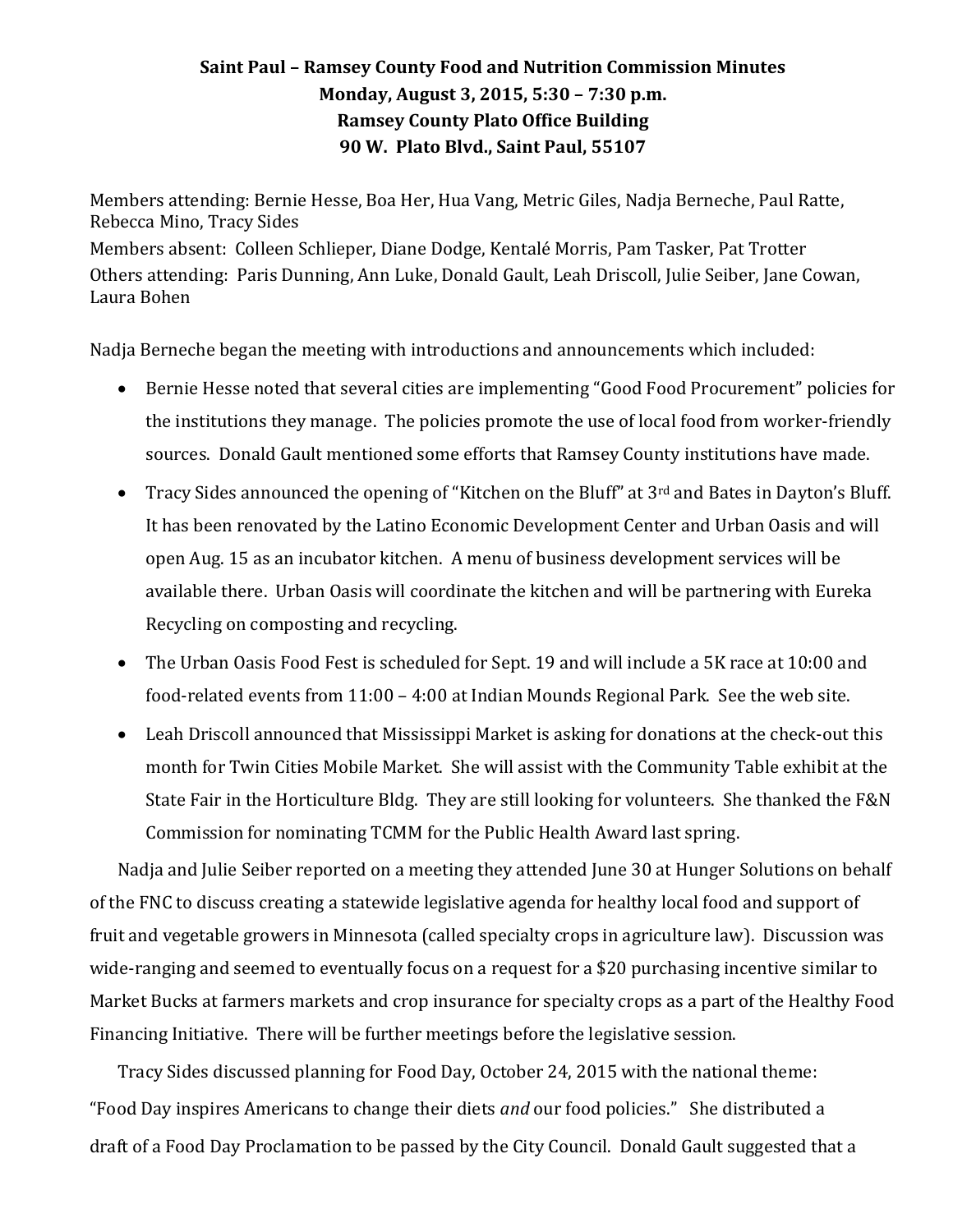similar proclamation be submitted to the County Board for passage as well. Tracy will follow up with Donald.

Nadja reported that she met with Donald, Jaya, and Julie to discuss staffing for the Commission after the SHIP 3 grant ends on October 31. Julie will be ending her phased retirement plan then and due to two long-term SHIP staff sick leaves, staffing resources will be extremely limited during November and December. Nadja suggested that not meeting for two months would lose the momentum of the group and there was a consensus that the Nov. 2 meeting will go on as scheduled but the December meeting will be cancelled. There was agreement that some of the work could continue with small task forces addressing specific issues. Laura Bohen from the Extension Service said that there might be potential for staff time by Extension. Nadja asked for volunteers for a shortterm FNC planning work group and Bernie and Metric volunteered to work with her on this.

Nadja proposed that the FNC ask for expanded membership to include at least one staff person each from the City of Saint Paul and Ramsey County. Tracy stated that she thought a more formal relationship would be beneficial to the FNC work. Metric Giles suggested that the FNC become more community-based and hold listening sessions in the community. A motion was made by Metric and seconded by Tracy to request the change to have designated staff representatives on the Commission. There was a unanimous vote for this motion.

Metric recommended a couple of resources to consider in planning:

Minnesota Dept. of Health's Health Equity Report

Link: <http://www.health.state.mn.us/divs/chs/healthequity/legreport.htm>

Bill Strickland's Ted Talk on rebuilding Pittsburgh

[https://www.ted.com/talks/bill\\_strickland\\_makes\\_change\\_with\\_a\\_slide\\_show?language=en](https://www.ted.com/talks/bill_strickland_makes_change_with_a_slide_show?language=en)

Paris Dunning is interested in helping to gather information about local food for the comprehensive planning work.

Building on the work done last fall on the Just Food Voters Guide, the Commission members decided to bring food as a part of the discussion in Saint Paul by asking candidates about their interest in local food and food access issues. This is not to be partisan, just to bring the issues forward and have them recognized as affecting residents.

There is still interest in promoting home composting as part of the trash collection package in Saint Paul. Julie mentioned that Ramsey County now has home compost/organics collection at most of the yard waste sites. More information is on the web site:

[http://www.co.ramsey.mn.us/ph/rt/organics\\_recycling](http://www.co.ramsey.mn.us/ph/rt/organics_recycling)